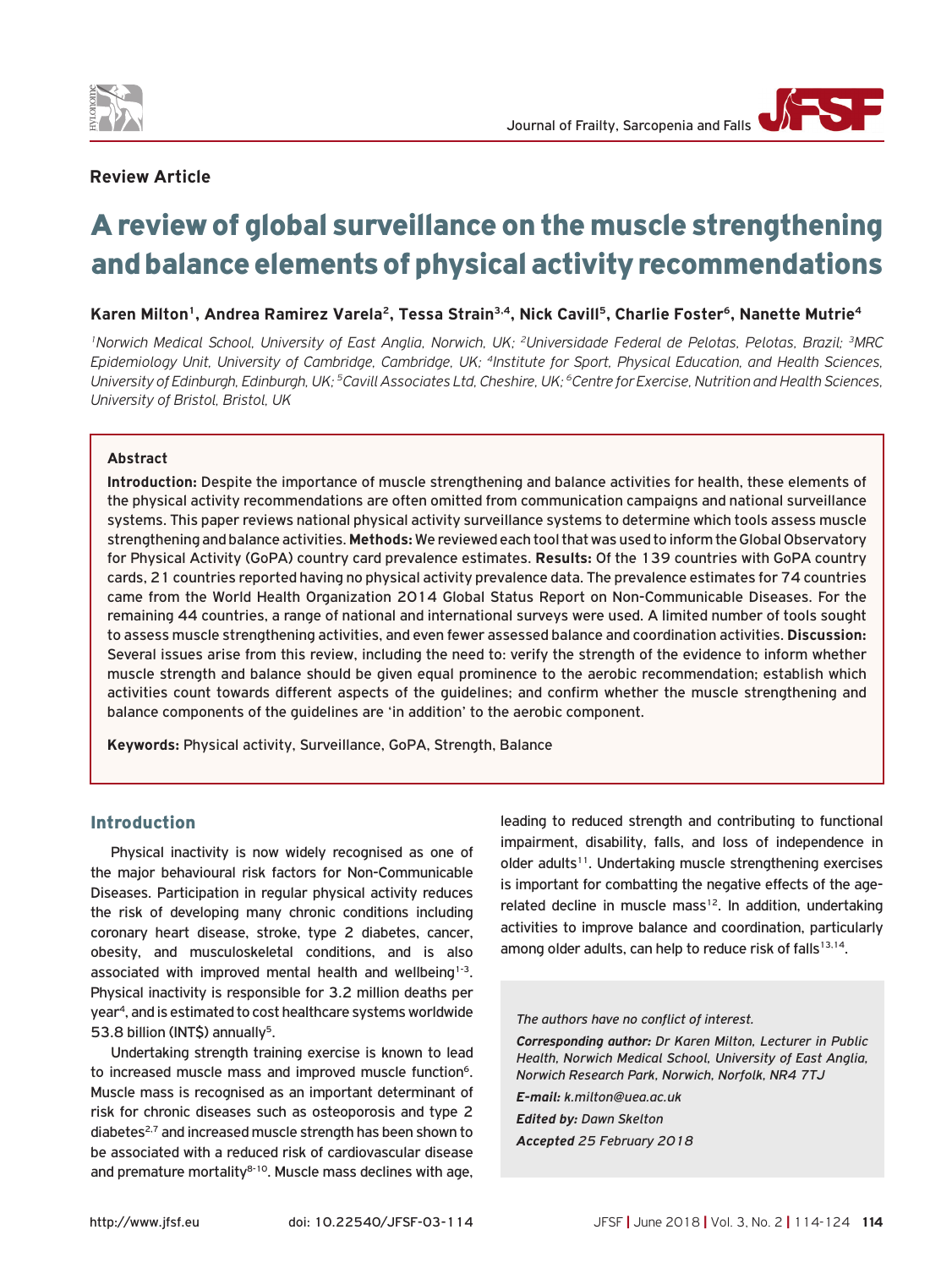| <b>African Region</b>                                                                                        | <b>Eastern Mediterranean Region</b>                          | <b>Western Pacific Region</b>                          |
|--------------------------------------------------------------------------------------------------------------|--------------------------------------------------------------|--------------------------------------------------------|
| Angola<br>Uganda                                                                                             | Oman<br>Palestine/West Bank and Gaza<br>Syrian Arab Republic | American Samoa<br>French Polynesia<br>Macao SAR, China |
| <b>Region of the Americas</b>                                                                                | <b>European Region</b>                                       | New Caledonia<br>Northern Mariana Islands              |
| Antigua and Barbuda<br><b>Bolivia</b><br>Guyana<br>Haiti<br>Nicaragua<br>Peru<br>St Martin<br>Virgin Islands | Switzerland                                                  | Palau<br>Tuvalu                                        |

**Table 1.** Countries reporting no physical activity prevalence data (n=21).

Given the importance of muscle strengthening and balance activities, the 2011 physical activity recommendations for the United Kingdom (UK) emphasised these elements of physical activity for health<sup>3</sup>. In addition to the 'aerobic recommendation' that adults and older adults undertake at least 150 minutes of at least moderate intensity activity per week, the guidelines state that adults and older adults should undertake physical activity to improve muscle strength on at least two days per week, and that older adults at risk of falls should incorporate physical activity to improve balance and coordination on at least two days per week. The recommendations to undertake muscle strengthening and balance activities are similar to those found in many other countries, as well as the Global Recommendations on Physical Activity for Health published by the World Health Organization (WHO)<sup>1</sup>.

Despite explicit statements in national and international recommendations about the importance of muscle strengthening and balance activities, these elements of the physical activity recommendations are often omitted from public communication campaigns and national surveillance systems, which prioritise the aerobic '150 minutes' component. As such, researchers have begun to refer to the muscle strengthening and balance recommendations as the 'forgotten guidelines'15.

The aim of the current research was to undertake a review of the national physical activity surveillance systems used throughout the world to:

- 1) Determine the extent to which national surveillance systems measure muscle strengthening activities (in adults and older adults) and balance activities (among older adults);
- 2) Identify which national surveillance and reporting systems account for muscle strengthening and balance activities when reporting physical activity prevalence estimates for adults and older adults; and
- 3) Appraise the utility of existing surveillance questions on

muscle strengthening and balance activities in assessing physical activity against recommended levels.

## Methods

In 2015 the Global Observatory for Physical Activity (GoPA) produced a set of 'country cards' which summarised demographic data and physical activity policy, surveillance and research indicators across 139 countries, representing a global coverage of 64.1% of the world's countries and 85.4% of the world's population in 2013<sup>16</sup>. The set of country cards was published in November 2016 as the 'GoPA  $1<sup>st</sup>$  physical activity almanac' (https://indd.adobe.com/view/f8d2c921-4daf-4c96-9eaf-b8fb2c4de615). The development of each country card was supported by a contact in each of the participating countries who assisted in reviewing, revising and approving the accuracy of the content.

The surveillance indicator on the GoPA country cards summarises the physical activity prevalence in each country (among adults and older adults combined), by gender and overall. We decided to use the surveillance tools that were used in the development of the GoPA country cards as the basis for our global review, as these tools were considered by the country contacts to provide the most valid and respected physical activity prevalence estimate for the country. We attempted to obtain a copy of each survey that was used to inform the GoPA prevalence estimates. This was done by: 1) undertaking online searches using the Google search engine; 2) searching the GoPA archive which was created during the construction of the country cards; and 3) emailing the country card contacts to request a copy of their survey.

Each tool was reviewed to determine whether it included questions on muscle strengthening and balance activities. For example we reviewed all questions in each of the surveys to determine whether they included questions such as 'do you regularly undertake muscle strengthening activities?', 'do you regularly undertake activities to improve your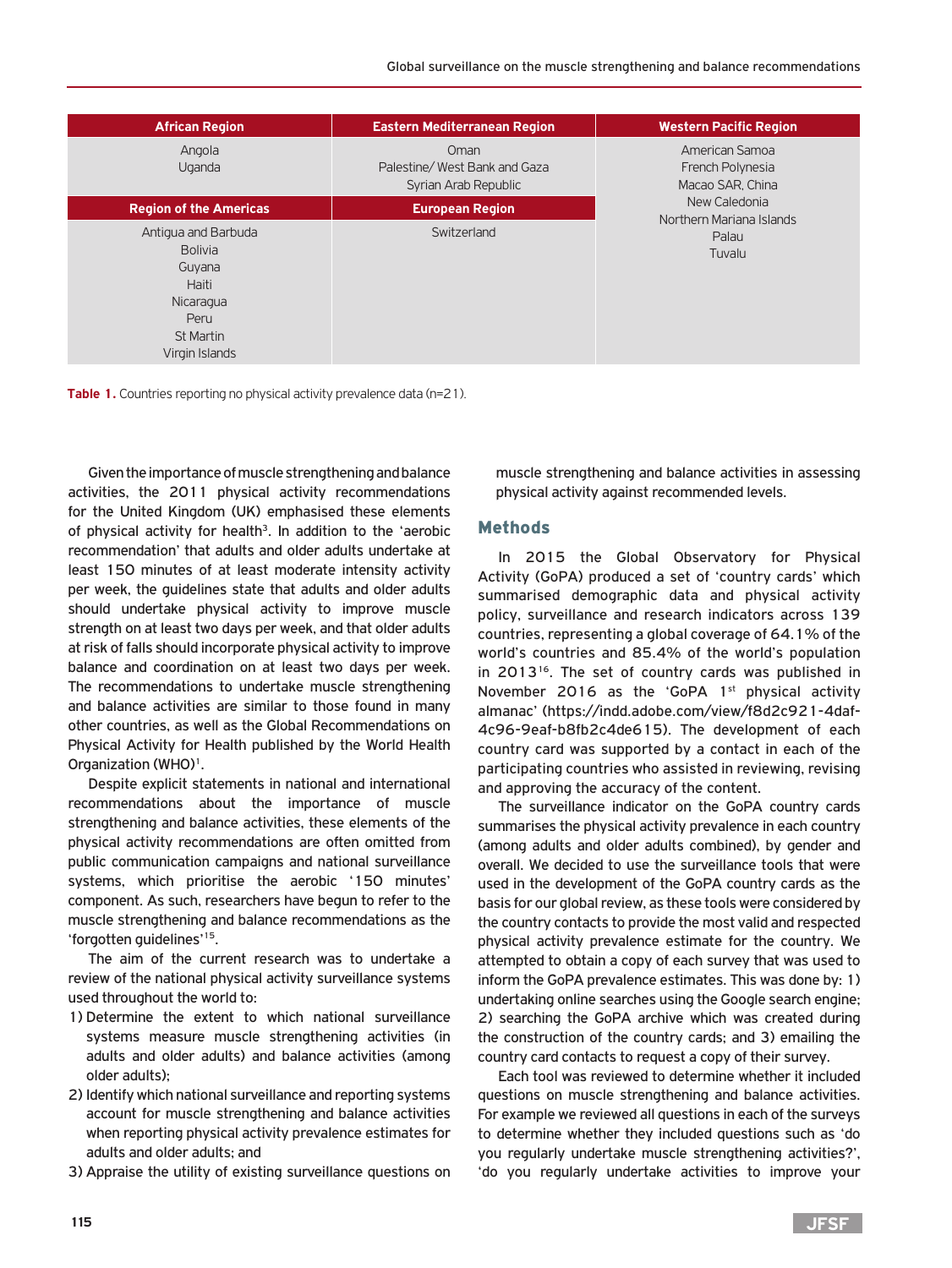| <b>African Region</b>               | <b>European Region</b>    | <b>South-East Asia Region</b> |
|-------------------------------------|---------------------------|-------------------------------|
| <b>Botswana</b>                     | Belgium                   | <b>Bangladesh</b>             |
| Cameroon                            | <b>Bulgaria</b>           | <b>Bhutan</b>                 |
| Ghana                               | Czech Republic            | India                         |
| Kenya                               | Denmark                   | Indonesia                     |
| Mozambique                          | Estonia                   | <b>Maldives</b>               |
| Nigeria                             | Faeroe Islands            | Myanmar                       |
| Rwanda                              | Finland                   | Nepal                         |
| Senegal                             | France                    | Sri Lanka                     |
| Seychelles                          | Hungary                   |                               |
| South Africa                        | Ireland                   |                               |
| Swaziland                           | Italy                     |                               |
| Tanzania                            | Kazakhstan                |                               |
| <b>Region of the Americas</b>       | Luxembourg                | <b>Western Pacific Region</b> |
|                                     | Malta                     |                               |
| Argentina                           | Moldova                   | China                         |
| <b>Brazil</b>                       | Poland                    | Fiji                          |
| Costa Rica                          | Portugal                  | Japan                         |
| Dominican Republic                  | Romania                   | Kiribati                      |
| Ecuador                             | <b>Russian Federation</b> | Korea, Rep                    |
| Guatemala                           | Slovakia                  | Lao People's Dem. Rep.        |
| Mexico                              | Slovenia                  | Malaysia                      |
| <b>Trinidad and Tobago</b>          | Spain                     | Marshall Islands              |
| United States of America            | Sweden                    | Micronesia                    |
| <b>Eastern Mediterranean Region</b> | Ukraine                   | Mongolia                      |
|                                     |                           | Papua New Guinea              |
| Arab Republic of Egypt<br>Iraq      |                           | Samoa                         |
| Saudi Arabia                        |                           | Solomon Islands               |
| Tunisia                             |                           | Tonga                         |
| <b>United Arab Emirates</b>         |                           | Vanuatu                       |
|                                     |                           | Vietnam                       |

Table 2. Countries with data from the World Health Organization 2014 Global Status Report on Non-Communicable Diseases (n=74)<sup>17</sup>.

balance?', and/or whether they included questions about participation in activities which are known to increase strength or improve balance, such as weight lifting or one leg stands. We also considered whether each survey would elicit a detailed list of activities that respondents had taken part in, which would inform judgements about their level of participation in muscle strengthening and balance activities. No requirement was set in terms of eliciting the frequency, intensity, time, or type of muscle strengthening and balance activities, simply that at least one question was asked about these types of activities. In addition, the calculation and reporting of each survey was reviewed to confirm whether achievement of the strength and balance recommendations was factored into the national prevalence estimates (i.e. whether the prevalence estimate was based on reported moderate to vigorous physical activity only or whether any attempt was made to incorporate self-reported muscle strengthening and/or balance activities into the calculation).

Of the 139 countries included in the GoPA  $1<sup>st</sup>$  physical activity almanac, 21 countries reported having no physical activity prevalence data (see Table 1). The remaining 118 countries had prevalence data on physical activity and cited the survey that was used to generate the estimates. The physical activity prevalence estimates for 74 countries were taken from the WHO 2014 Global Status Report on Non-Communicable Diseases (see Table 2)17. This report includes comparable estimates of physical activity prevalence across many countries, but based only on achievement of the aerobic recommendation of 150 minutes per week, not the full recommendations including muscle strengthening and balance activities. Whilst other countries were also included in the WHO Global Status Report, some of the country contacts felt it was more appropriate to use data from a different survey on the GoPA country cards. This was usually the national health survey, due to the importance placed on these data within the country. For 44 countries, a range of national and international surveys were used and these are identified in Table 3. These 44 countries used 42 different surveillance surveys. We obtained copies of 26 surveys through online searches. A further ten surveys were identified through searching the archive of documents which were used in the creation of the GoPA country cards.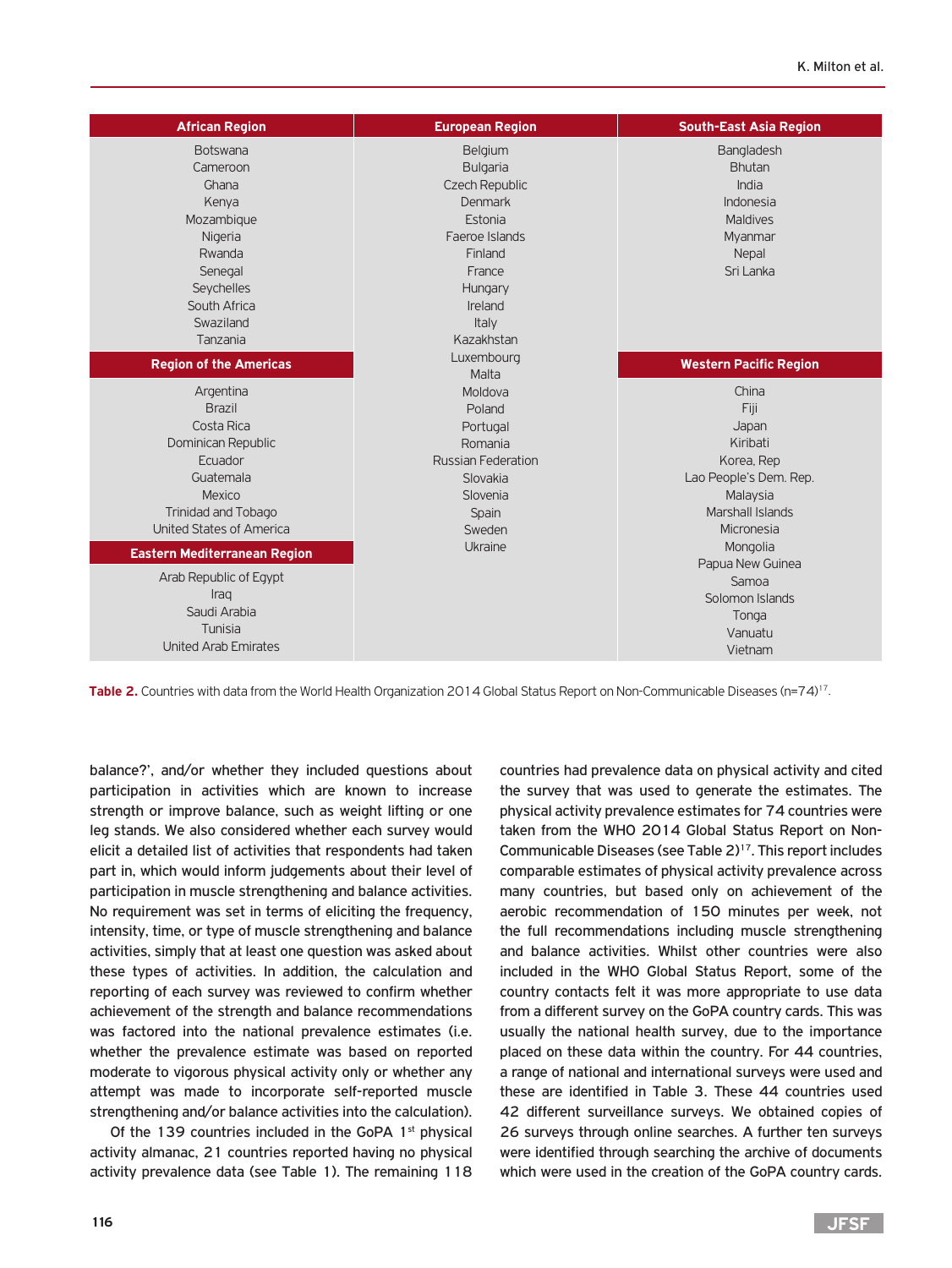| <b>Table 3.</b> Description of the national and international surveys used to generate the GoPA prevalence estimates (n=44 countries). |  |
|----------------------------------------------------------------------------------------------------------------------------------------|--|
|----------------------------------------------------------------------------------------------------------------------------------------|--|

| <b>Region / Country</b> | <b>Survey name</b>                                                             | <b>Description</b>                                                                                                                                                                                                                                                                                                                                                                                                                                                                                                                                                                                                                                                                                                                                                                                                                                                                                                                 |
|-------------------------|--------------------------------------------------------------------------------|------------------------------------------------------------------------------------------------------------------------------------------------------------------------------------------------------------------------------------------------------------------------------------------------------------------------------------------------------------------------------------------------------------------------------------------------------------------------------------------------------------------------------------------------------------------------------------------------------------------------------------------------------------------------------------------------------------------------------------------------------------------------------------------------------------------------------------------------------------------------------------------------------------------------------------|
| <b>European region</b>  |                                                                                |                                                                                                                                                                                                                                                                                                                                                                                                                                                                                                                                                                                                                                                                                                                                                                                                                                                                                                                                    |
| Austria                 | Eurobarometer 80.2, 2013                                                       | Eurobarometer 80.2 collected data on days and time per week of vigorous and moderate<br>intensity activity and walking.                                                                                                                                                                                                                                                                                                                                                                                                                                                                                                                                                                                                                                                                                                                                                                                                            |
| Croatia                 | Eurobarometer 80.2, 2013                                                       | Eurobarometer 80.2 collected data on days and time per week of vigorous and moderate<br>intensity activity and walking.                                                                                                                                                                                                                                                                                                                                                                                                                                                                                                                                                                                                                                                                                                                                                                                                            |
| England                 | Health Survey for England,<br>2012                                             | Respondents were asked about their participation in different sport and exercise<br>activities and for each activity they were asked about their level of muscular activity/<br>fatigue. A coding system was applied to each activity to categorise it as aerobic, muscle<br>strengthening, and/or contributing to balance. For activities which may or may not be<br>muscle strengthening or balance-related, the response to the qualifying question(s) about<br>muscle fatigue/activity specifics were used to determine inclusion. In addition, respondents<br>were asked about the frequency and duration of non-sport and exercise activities that are<br>typically considered to build strength including climbing stairs or ladders, carrying or lifting,<br>heavy housework, gardening, DIY or building, although responses to these non-sport and<br>exercise questions were not included in the prevalence calculation. |
| Germany                 | Eurobarometer, 2005                                                            | Eurobarometer 64.3 collected data on days and time per week of vigorous and moderate<br>intensity activity and walking.                                                                                                                                                                                                                                                                                                                                                                                                                                                                                                                                                                                                                                                                                                                                                                                                            |
| Greece                  | Eurobarometer 80.2, 2013                                                       | Eurobarometer 80.2 collected data on days and time per week of vigorous and moderate<br>intensity activity and walking.                                                                                                                                                                                                                                                                                                                                                                                                                                                                                                                                                                                                                                                                                                                                                                                                            |
| Greenland               | Local Survey, 2005-2009                                                        | The Greenland national prevalence survey included questions from the International<br>Physical Activity Questionnaire (IPAQ; long version) which collects data on days and time<br>in the past 7 days undertaking moderate and vigorous activities across a range of domains<br>including work, transport, at home, and in sport and leisure.                                                                                                                                                                                                                                                                                                                                                                                                                                                                                                                                                                                      |
| Iceland*                | National Database, 2004                                                        |                                                                                                                                                                                                                                                                                                                                                                                                                                                                                                                                                                                                                                                                                                                                                                                                                                                                                                                                    |
| <b>Israel</b>           | Israeli Ministry of Health,<br>2011-2012                                       | Participants were asked about their typical frequency and duration of vigorous and<br>moderate intensity physical activity. Participants were then asked to report the time they<br>devoted to specific activities (walking outdoors or on a treadmill; jogging; swimming; bike<br>riding or stationary cycling; light exercise such as yoga, Feldenkrais, Alexander's method,<br>light gymnastics; body shaping and strength training in a fitness room; any other activity).                                                                                                                                                                                                                                                                                                                                                                                                                                                     |
| Lithuania*              | Health Behaviour among<br>Lithuanian Adult Population<br>Survey (year unknown) |                                                                                                                                                                                                                                                                                                                                                                                                                                                                                                                                                                                                                                                                                                                                                                                                                                                                                                                                    |
| Macedonia               | Local Survey, 2012-2013                                                        | The Macedonian cross-sectional population based study included questions from the Godin<br>and Shepherd Leisure-Time Physical Activity Questionnaire, which assesses strenuous,<br>moderate and light activity during leisure time in the past 7 days.                                                                                                                                                                                                                                                                                                                                                                                                                                                                                                                                                                                                                                                                             |
| Netherlands             | Health Interview Survey,<br>2013                                               | This survey used the Short Questionnaire to assess health enhancing physical activity<br>(SQUASH). This tool assesses days and time, as well as effort expended in commuting,<br>leisure time activities, household activities, and activities undertaken at work or school.<br>It does not explicitly ask about participation in muscle strengthening and balance and<br>coordination activities, but it does generate a long list of activities, to which strength and<br>balance codes could be assigned.                                                                                                                                                                                                                                                                                                                                                                                                                       |
| Northern Ireland        | The Health Survey for<br>Northern Ireland, 2013-<br>2014                       | The 2013/14 Health Survey for Northern Ireland collected data in the same way as the<br>2012 Health Survey for England described above.                                                                                                                                                                                                                                                                                                                                                                                                                                                                                                                                                                                                                                                                                                                                                                                            |
| Norway                  | Dyrstad et al (2014) Med<br>Sci Sports Exerc, 46: 99-<br>106                   | These data are from the IPAQ Short form, which assesses days and time undertaking<br>vigorous and moderate activity and walking in the past 7 days.                                                                                                                                                                                                                                                                                                                                                                                                                                                                                                                                                                                                                                                                                                                                                                                |
| Scotland                | Scottish Health Survey,<br>2013                                                | The Scottish Health Survey, 2013 collected data in the same way as the 2012 Health<br>Survey for England described above, with two exceptions: 1) the list of prompted sport and<br>exercise activities was longer (40 versus 10) and 2) detailed questions on specific activities<br>at work (climbing stairs, lifting) were not included.                                                                                                                                                                                                                                                                                                                                                                                                                                                                                                                                                                                        |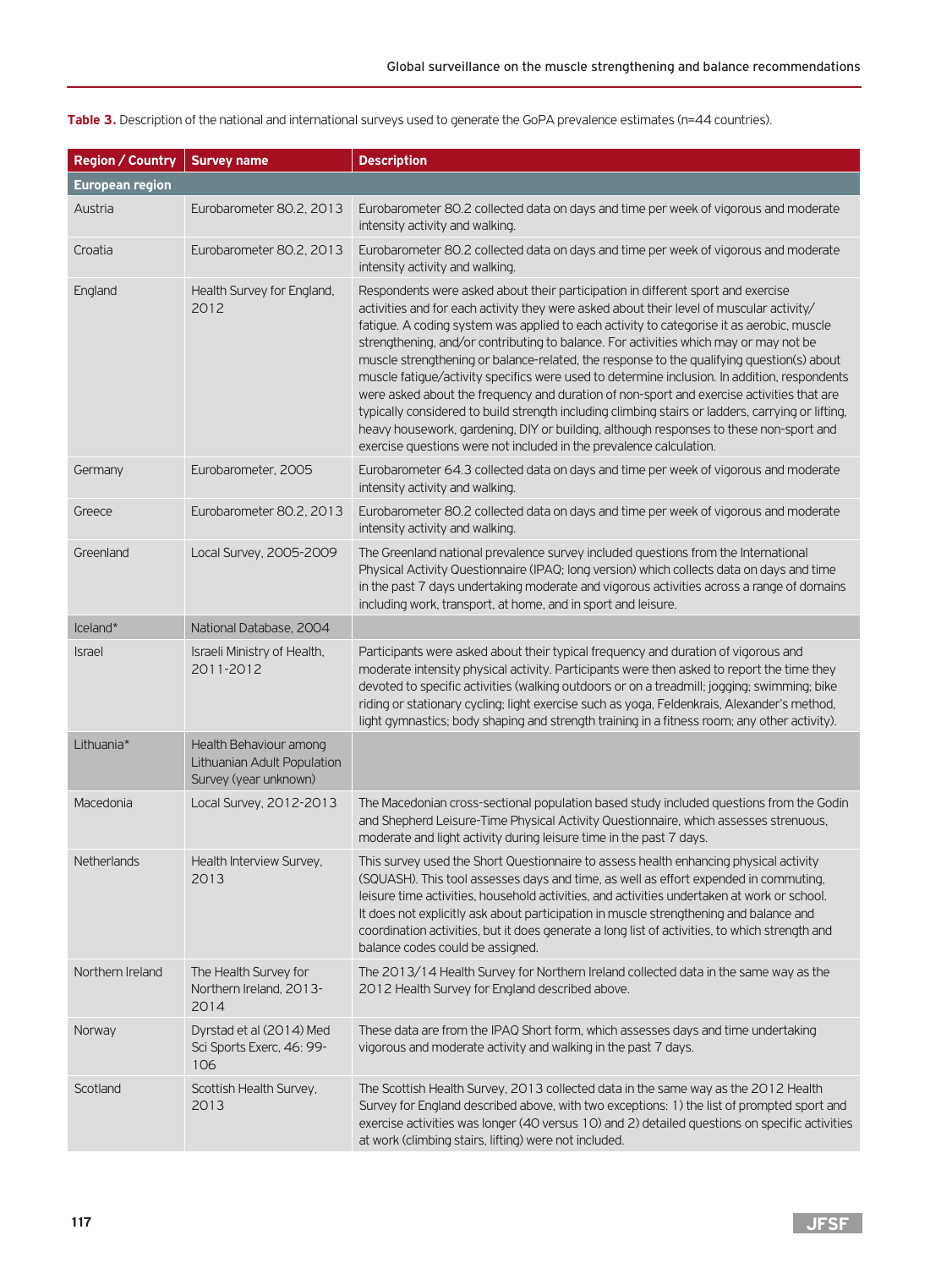## **Table 3.** *(Continuous from previous page).*

| <b>Region / Country</b>       | <b>Survey name</b>                                                                                         | <b>Description</b>                                                                                                                                                                                                                                                                                                                                                                                                                                                                                                                                                             |
|-------------------------------|------------------------------------------------------------------------------------------------------------|--------------------------------------------------------------------------------------------------------------------------------------------------------------------------------------------------------------------------------------------------------------------------------------------------------------------------------------------------------------------------------------------------------------------------------------------------------------------------------------------------------------------------------------------------------------------------------|
| Turkey                        | <b>Turkey Chronic Diseases</b><br>Prevalence and Risk Factor<br>Study, 2012                                | This survey assessed days and time in the past week undertaking moderate and vigorous<br>activity in leisure time and at work, whether people walk to work (yes/no and for less than<br>or more than 30 minutes), and the number of flights of stairs climbed.                                                                                                                                                                                                                                                                                                                 |
| <b>Wales</b>                  | Wales Health Survey, 2013                                                                                  | This survey assessed the days (Monday - Sunday) on which respondents achieved at least<br>30 minutes of light, moderate and vigorous intensity physical activity during the past 7<br>days.                                                                                                                                                                                                                                                                                                                                                                                    |
| Eastern Mediterranean Region  |                                                                                                            |                                                                                                                                                                                                                                                                                                                                                                                                                                                                                                                                                                                |
| <b>Bahrain</b>                | Non-Communicable Disease<br>Risk Factors Survey, 2007                                                      | Assessed low, moderate and vigorous intensity activity at work, for travel, and during<br>leisure time.                                                                                                                                                                                                                                                                                                                                                                                                                                                                        |
| Jordan                        | Stepwise Survey, 2007                                                                                      | Assessed days and time in a typical week participating in moderate and vigorous physical<br>activity at work, for travel and for recreation.                                                                                                                                                                                                                                                                                                                                                                                                                                   |
| Lebanon                       | Sibai et al (2013) BMC<br>Public Health, 13:1002                                                           | These data are from the IPAQ Short form, which assesses days and time undertaking<br>vigorous and moderate activity and walking in the past 7 days.                                                                                                                                                                                                                                                                                                                                                                                                                            |
| Qatar                         | Stepwise Survey, 2012                                                                                      | These data are from the Global Physical Activity Questionnaire (GPAQ), which assesses<br>days and time in a typical week participating in moderate and vigorous physical activity at<br>work, for travel and for recreation.                                                                                                                                                                                                                                                                                                                                                   |
| <b>Region of the Americas</b> |                                                                                                            |                                                                                                                                                                                                                                                                                                                                                                                                                                                                                                                                                                                |
| Aruba                         | Steps, 2006                                                                                                | Assessed days and time in a typical week participating in moderate and vigorous physical<br>activity at work, for travel and for recreation.                                                                                                                                                                                                                                                                                                                                                                                                                                   |
| <b>Barbados</b>               | The Barbados Health of the<br>Nation Survey, 2015                                                          | Data were collected using the recent Physical Activity Questionnaire (RPAQ), which<br>assesses activity in the past 4 weeks across 4 domains: at home, during transport, at<br>work, and in leisure time. The RPAQ does not explicitly ask about participation in muscle<br>strengthening and balance and coordination activities, but it does ask about the types of<br>activities undertaken including swimming, walking, running, cycling, aerobics, gardening,<br>racquet sports, water sports, and team sports, to which strength and balance codes could<br>be assigned. |
| <b>Bermuda</b>                | Steps, 2014                                                                                                | Assessed days and time in a typical week participating in moderate and vigorous physical<br>activity at work, for travel and for recreation.                                                                                                                                                                                                                                                                                                                                                                                                                                   |
| Canada                        | Canadian Fitness and<br>Lifestyle Research Institute,<br>Physical Activity Level of<br>Canadians, 2014     | This survey assessed the type of physical activities undertaken during the 12 months prior<br>to the survey. It does not explicitly ask about participation in muscle strengthening and<br>balance and coordination activities, but it does generate a long list of activities, to which<br>strength and balance codes could be assigned.                                                                                                                                                                                                                                      |
| Cayman Islands                | Steps, 2012                                                                                                | Assessed days and time in a typical week participating in moderate and vigorous physical<br>activity at work, for travel and for recreation.                                                                                                                                                                                                                                                                                                                                                                                                                                   |
| Chile                         | National Health Survey,<br>2009-2010                                                                       | These data are from the GPAQ, which assesses days and time in a typical week participating<br>in moderate and vigorous physical activity at work, for travel and for recreation.                                                                                                                                                                                                                                                                                                                                                                                               |
| Colombia                      | <b>ENSIN National Survey,</b><br>2010                                                                      | The Colombian national survey included questions from the IPAQ (long version) which<br>collects data on days and time in the past 7 days undertaking moderate and vigorous<br>activities across a range of domains including work, transport, at home, and in sport and<br>leisure.                                                                                                                                                                                                                                                                                            |
| Cuba                          | National Survey, 2014                                                                                      | Assessed days and time in a typical week participating in moderate and vigorous physical<br>activity at work, for travel and for recreation.                                                                                                                                                                                                                                                                                                                                                                                                                                   |
| Dominica                      | Steps, 2008                                                                                                | Assessed days and time in a typical week participating in moderate and vigorous physical<br>activity at work, for travel and for recreation.                                                                                                                                                                                                                                                                                                                                                                                                                                   |
| Grenada                       | Steps, 2010-2011                                                                                           | Assessed days and time in a typical week participating in moderate and vigorous physical<br>activity at work, for travel and for recreation.                                                                                                                                                                                                                                                                                                                                                                                                                                   |
| Paraguay                      | First Survey of Risk Factors<br>for Non-Communicable<br>Chronic Disease in the<br>General Population, 2012 | Assessed days and time in a typical week participating in moderate and vigorous physical<br>activity at work, for travel and for recreation.                                                                                                                                                                                                                                                                                                                                                                                                                                   |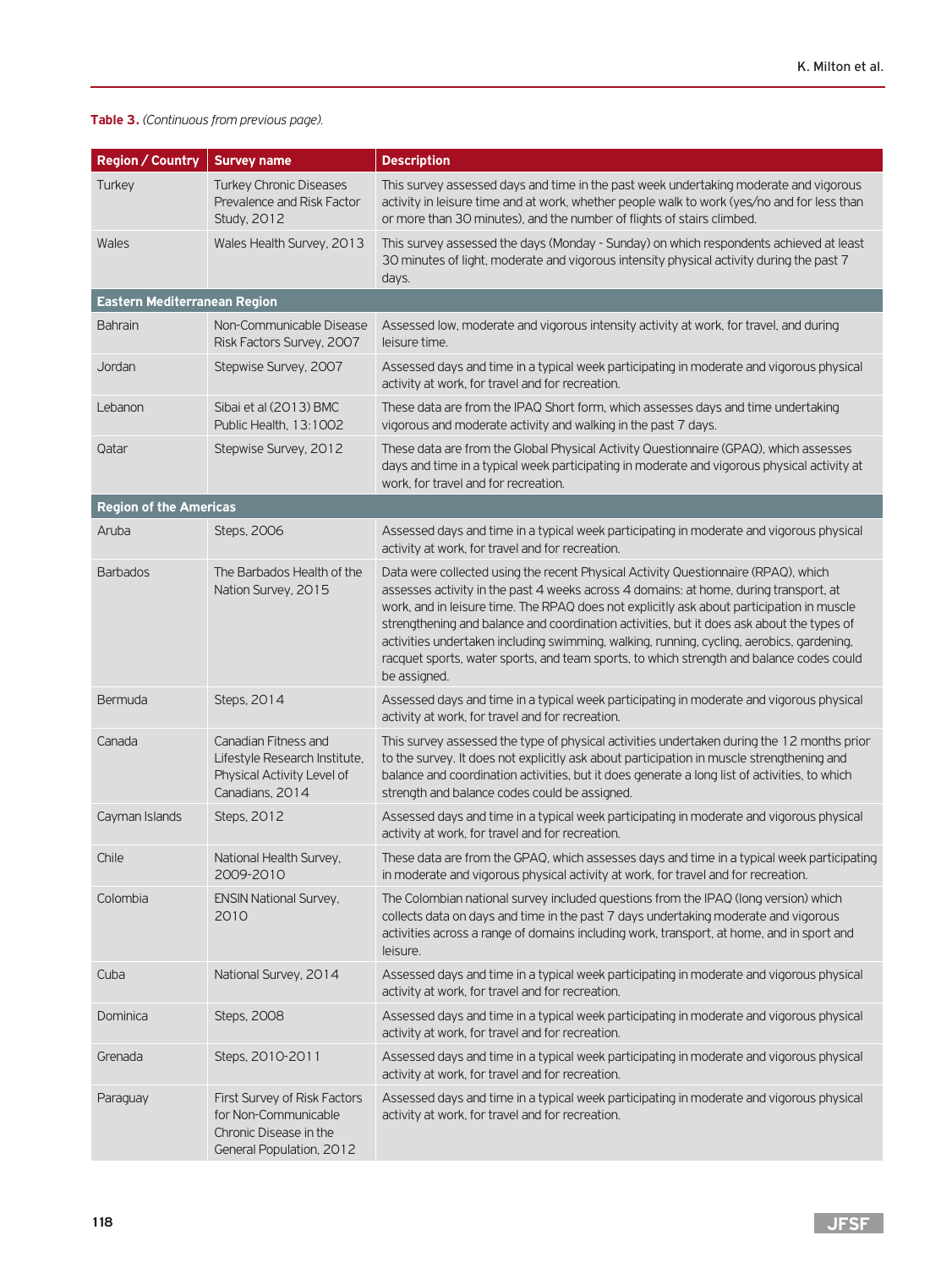#### **Table 3.** *(Continuous from previous page).*

| <b>Region / Country</b>          | <b>Survey name</b>                                                                  | <b>Description</b>                                                                                                                                                                                                                                                                                                                                                                                                                    |  |  |
|----------------------------------|-------------------------------------------------------------------------------------|---------------------------------------------------------------------------------------------------------------------------------------------------------------------------------------------------------------------------------------------------------------------------------------------------------------------------------------------------------------------------------------------------------------------------------------|--|--|
| Puerto Rico                      | <b>Behavioural Risk Factor</b><br>Surveillance Survey, 2013                         | This survey asks about non-work related activity in the past month. The survey captures the<br>two most frequently undertaken activity types, the frequency of participation and the usual<br>duration of bouts. In addition, the survey includes a question on activities that strengthen<br>muscles.                                                                                                                                |  |  |
| <b>St Kitts and Nevis</b>        | Steps, 2008                                                                         | Assessed days and time in a typical week participating in moderate and vigorous physical<br>activity at work, for travel and for recreation.                                                                                                                                                                                                                                                                                          |  |  |
| St Lucia                         | Steps, 2012                                                                         | Assessed days and time in a typical week participating in moderate and vigorous physical<br>activity at work, for travel and for recreation.                                                                                                                                                                                                                                                                                          |  |  |
| St Vincent and the<br>Grenadines | Steps, 2013-2014                                                                    | Assessed days and time in a typical week participating in moderate and vigorous physical<br>activity at work, for travel and for recreation.                                                                                                                                                                                                                                                                                          |  |  |
| Uruguay                          | Second National Survey<br>on Risk Factors for Non-<br>Communicable Disease.<br>2013 | These data are from the GPAQ, which assesses days and time in a typical week participating<br>in moderate and vigorous physical activity at work, for travel and for recreation.                                                                                                                                                                                                                                                      |  |  |
| Venezuela                        | Physical Activity and<br>Cardiovascular Risk Factors<br>Survey, 2006                | These data are from the IPAQ Short form, which assesses days and time undertaking<br>vigorous and moderate activity and walking in the past 7 days.                                                                                                                                                                                                                                                                                   |  |  |
| <b>South-East Asia Region</b>    |                                                                                     |                                                                                                                                                                                                                                                                                                                                                                                                                                       |  |  |
| Thailand                         | <b>Thailand Physical Activity</b><br>Surveillance System, 2014                      | This survey used the Thai version of the GPAQ (GPAQ2). The GPAQ2 assesses days and<br>time in a typical week participating in moderate and vigorous physical activity at work, for<br>travel and for recreation.                                                                                                                                                                                                                      |  |  |
| <b>Western Pacific Region</b>    |                                                                                     |                                                                                                                                                                                                                                                                                                                                                                                                                                       |  |  |
| Australia                        | Australian Health Survey,<br>2011-2012                                              | The Australian Health Survey collected data on walking for transport, walking for fitness,<br>and moderate and vigorous physical activity for fitness, recreation or sport undertaken in<br>the week prior to interview.                                                                                                                                                                                                              |  |  |
| Brunei*                          | NHANES, 2009-2011                                                                   |                                                                                                                                                                                                                                                                                                                                                                                                                                       |  |  |
| Guam                             | Local Survey, 2013                                                                  | These data come from the Behavioural Risk Factor Surveillance Survey 2013 survey, which<br>was also undertaken in Puerto Rico. This survey asks about non-work related activity in the<br>past month. The survey captures the two most frequently undertaken activity types, the<br>frequency of participation and the usual duration of bouts. In addition, the survey includes a<br>question on activities that strengthen muscles. |  |  |
| Hong Kong                        | <b>Physical Activity</b><br>Surveillance System, 2012                               | Assessed days and time undertaking vigorous and moderate activities for at least 10<br>minutes in the past 7 days.                                                                                                                                                                                                                                                                                                                    |  |  |
| <b>New Zealand</b>               | New Zealand Health Survey,<br>2012-2013                                             | Assessed days and typical time spent walking at a brisk pace, and undertaking moderate<br>and vigorous activity in the past 7 days.                                                                                                                                                                                                                                                                                                   |  |  |
| Singapore*                       | National Health Survey,<br>2010                                                     |                                                                                                                                                                                                                                                                                                                                                                                                                                       |  |  |

We were unable to locate six surveys and thus made email contact with the country contact from the GoPA initiative to request a copy. This approach yielded two more surveys. We were unable to locate the surveys for the remaining four countries (Brunei, Iceland, Lithuania, and Singapore). These countries are marked with \* and shaded in Tables 3 and 4.

## Results

In total, 38 surveys were included in our review. Each tool was assessed to determine whether it included:

1) questions that explicitly asked about participation in muscle strengthening activities; 2) questions about participation in activities that would typically be considered to be muscle strengthening (e.g. carrying heavy loads); 3) questions related to balance and coordination activities; 4) a list of activities which would allow the subsequent categorisation of aerobic/ muscle strengthening/balance activities. The results of this review are summarised in Table 4.

Only five surveys used to inform the GoPA prevalence estimates included a question explicitly asking about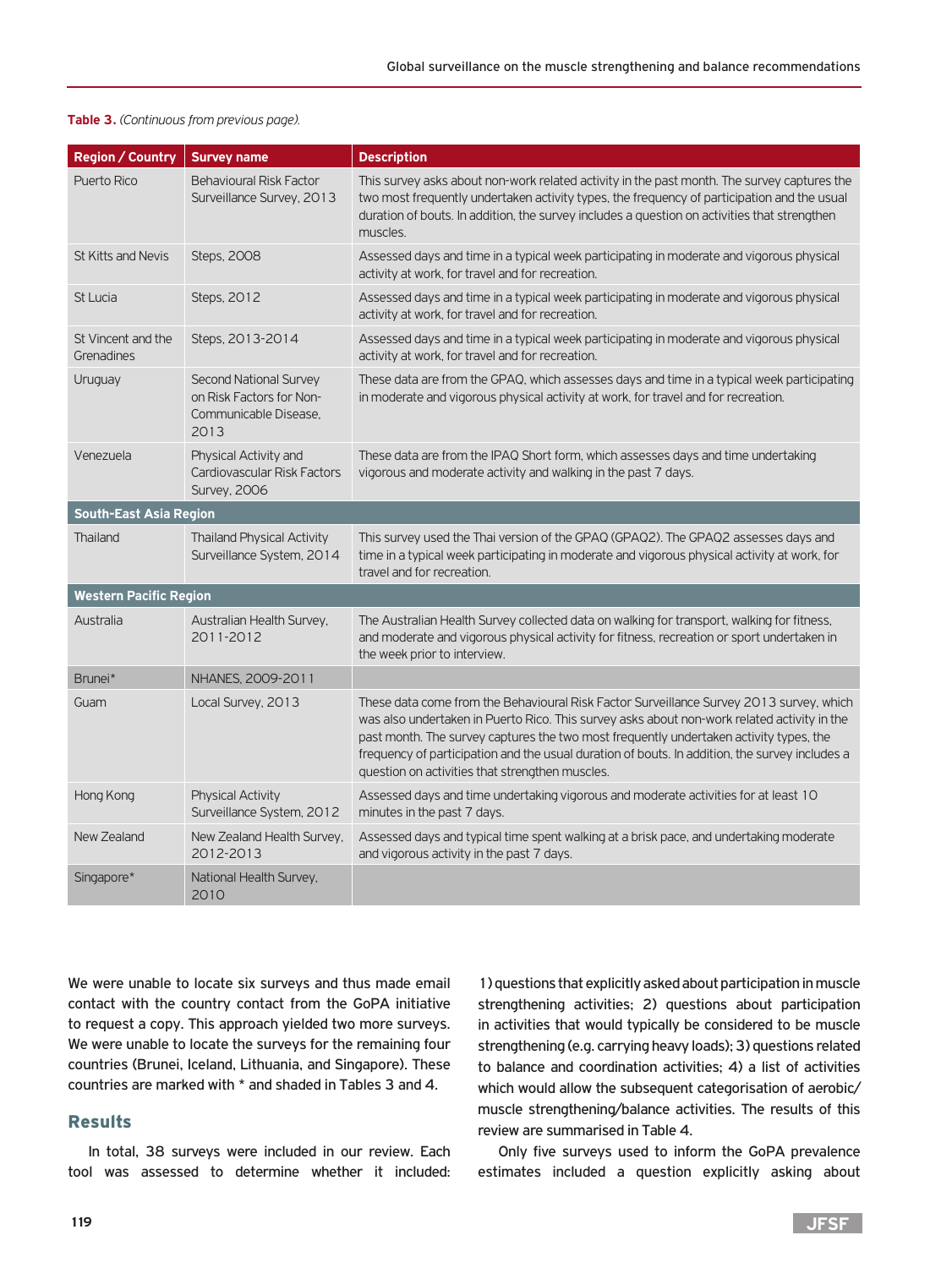Table 4. Summary of survey characteristics in terms of assessment of muscle strengthening and balance and coordination activities (n=44 countries).

| <b>Region / Country</b>       | <b>Survey name</b>                                                                                  | <b>Asks explicitly</b><br>about muscle<br>strengthening<br>activities | <b>Asks about</b><br><b>activities</b><br>which typically<br>contribute<br>to muscle<br>strengthening | <b>Asks about</b><br>balance and<br>coordination<br><b>activities</b><br>(amongst older<br>adults) | <b>Elicits</b><br>detail which<br>would allow<br>categorisation<br>of activity<br>types |
|-------------------------------|-----------------------------------------------------------------------------------------------------|-----------------------------------------------------------------------|-------------------------------------------------------------------------------------------------------|----------------------------------------------------------------------------------------------------|-----------------------------------------------------------------------------------------|
| <b>European region</b>        |                                                                                                     |                                                                       |                                                                                                       |                                                                                                    |                                                                                         |
| Austria                       | Eurobarometer 80.2, 2013                                                                            |                                                                       |                                                                                                       |                                                                                                    |                                                                                         |
| Croatia                       | Eurobarometer 80.2, 2013                                                                            |                                                                       |                                                                                                       |                                                                                                    |                                                                                         |
| England                       | Health Survey for England, 2012                                                                     | $\sf X$                                                               | X                                                                                                     |                                                                                                    | Χ                                                                                       |
| Germany                       | Eurobarometer, 2005                                                                                 |                                                                       |                                                                                                       |                                                                                                    |                                                                                         |
| Greece                        | Eurobarometer 80.2, 2013                                                                            |                                                                       |                                                                                                       |                                                                                                    |                                                                                         |
| Greenland                     | Local Survey, 2005-2009                                                                             |                                                                       |                                                                                                       |                                                                                                    |                                                                                         |
| Iceland*                      | National Database, 2004                                                                             |                                                                       |                                                                                                       |                                                                                                    |                                                                                         |
| <b>Israel</b>                 | Israeli Ministry of Health, 2011-2012                                                               |                                                                       |                                                                                                       |                                                                                                    | Χ                                                                                       |
| Lithuania*                    | Health Behaviour among Lithuanian Adult<br><b>Population Survey</b>                                 |                                                                       |                                                                                                       |                                                                                                    |                                                                                         |
| Macedonia                     | Local Survey, 2012-2013                                                                             |                                                                       |                                                                                                       |                                                                                                    |                                                                                         |
| <b>Netherlands</b>            | Health Interview Survey, 2013                                                                       |                                                                       |                                                                                                       |                                                                                                    | Χ                                                                                       |
| Northern Ireland              | The Health Survey for Northern Ireland,<br>2013-2014                                                | X                                                                     | X                                                                                                     |                                                                                                    | Χ                                                                                       |
| Norway                        | Dyrstad et al (2014) Med Sci Sports Exerc,<br>46: 99-106                                            |                                                                       |                                                                                                       |                                                                                                    |                                                                                         |
| Scotland                      | Scottish Health Survey, 2013                                                                        | X                                                                     | $\mathsf X$                                                                                           |                                                                                                    | Χ                                                                                       |
| Turkey                        | Turkey Chronic Diseases Prevalence and<br>Risk Factor Study, 2012                                   |                                                                       |                                                                                                       |                                                                                                    |                                                                                         |
| <b>Wales</b>                  | Wales Health Survey, 2013                                                                           |                                                                       |                                                                                                       |                                                                                                    |                                                                                         |
| Eastern Mediterranean region  |                                                                                                     |                                                                       |                                                                                                       |                                                                                                    |                                                                                         |
| <b>Bahrain</b>                | Non-Communicable Disease Risk Factors<br>Survey, 2007                                               |                                                                       |                                                                                                       |                                                                                                    |                                                                                         |
| Jordan                        | Stepwise Survey, 2007                                                                               |                                                                       |                                                                                                       |                                                                                                    |                                                                                         |
| Lebanon                       | Sibai et al (2013) BMC Public Health.<br>13:1002                                                    |                                                                       |                                                                                                       |                                                                                                    |                                                                                         |
| Qatar                         | Stepwise Survey, 2012                                                                               |                                                                       |                                                                                                       |                                                                                                    |                                                                                         |
| <b>Region of the Americas</b> |                                                                                                     |                                                                       |                                                                                                       |                                                                                                    |                                                                                         |
| Aruba                         | Steps, 2006                                                                                         |                                                                       |                                                                                                       |                                                                                                    |                                                                                         |
| <b>Barbados</b>               | The Barbados Health of the Nation Survey,<br>2015                                                   |                                                                       |                                                                                                       |                                                                                                    | X                                                                                       |
| Bermuda                       | Steps, 2014                                                                                         |                                                                       |                                                                                                       |                                                                                                    |                                                                                         |
| Canada                        | Canadian Fitness and Lifestyle Research<br>Institute, Physical Activity Level of<br>Canadians, 2014 |                                                                       |                                                                                                       |                                                                                                    | X                                                                                       |
| Cayman Islands                | Steps, 2012                                                                                         |                                                                       |                                                                                                       |                                                                                                    |                                                                                         |
| Chile                         | National Health Survey, 2009-2010                                                                   |                                                                       |                                                                                                       |                                                                                                    |                                                                                         |
| Colombia                      | ENSIN National Survey, 2010                                                                         |                                                                       |                                                                                                       |                                                                                                    |                                                                                         |
| Cuba                          | National Survey, 2014                                                                               |                                                                       |                                                                                                       |                                                                                                    |                                                                                         |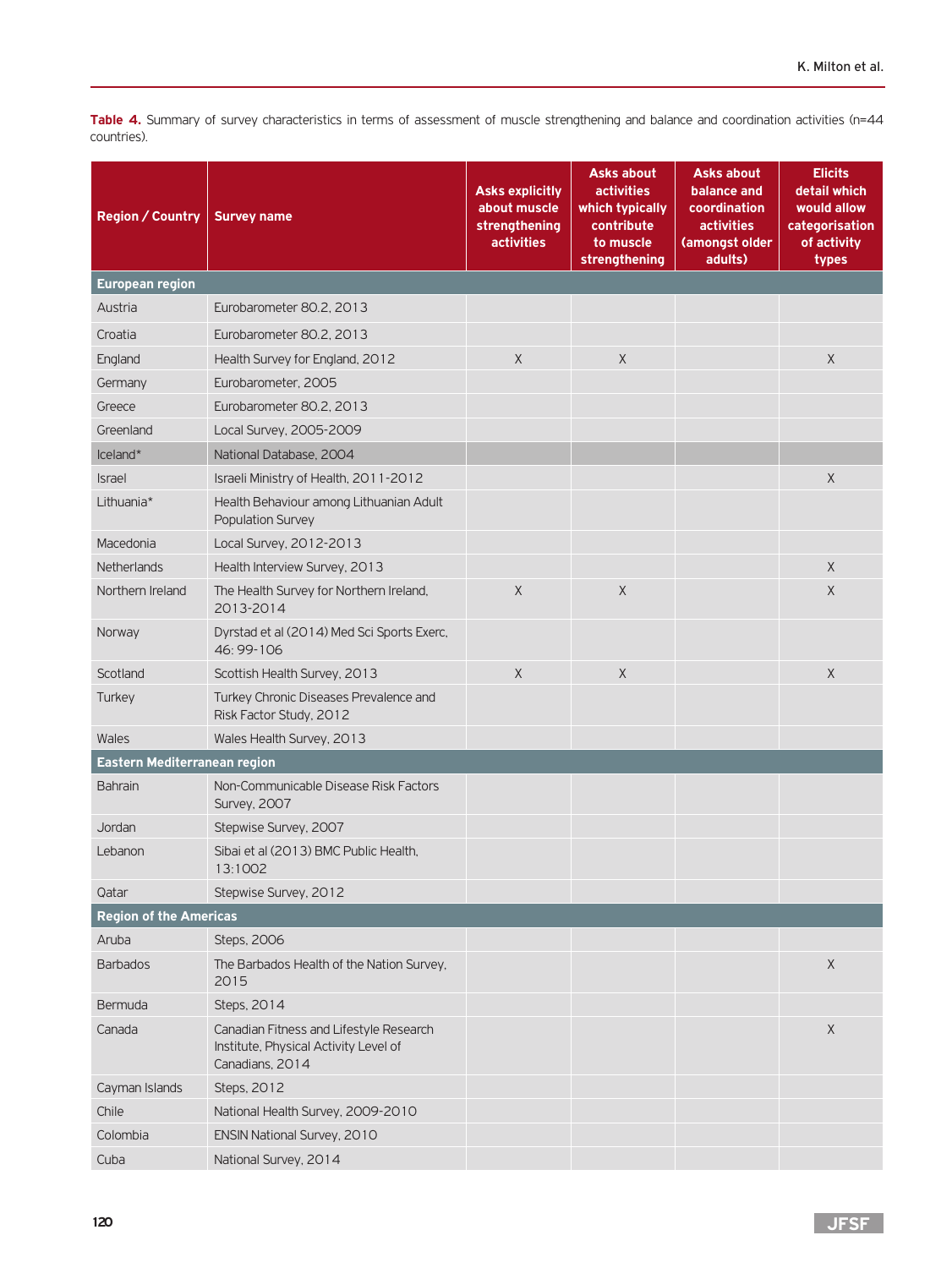#### **Table 4.** *(Continuous from previous page).*

| <b>Region / Country</b>          | <b>Survey name</b>                                                                                       | <b>Asks explicitly</b><br>about muscle<br>strengthening<br>activities | <b>Asks about</b><br><b>activities</b><br>which typically<br>contribute<br>to muscle<br>strengthening | <b>Asks about</b><br>balance and<br>coordination<br><b>activities</b><br>(amongst older<br>adults) | <b>Elicits</b><br>detail which<br>would allow<br>categorisation<br>of activity<br>types |
|----------------------------------|----------------------------------------------------------------------------------------------------------|-----------------------------------------------------------------------|-------------------------------------------------------------------------------------------------------|----------------------------------------------------------------------------------------------------|-----------------------------------------------------------------------------------------|
| Dominica                         | Steps, 2008                                                                                              |                                                                       |                                                                                                       |                                                                                                    |                                                                                         |
| Grenada                          | Steps, 2010-2011                                                                                         |                                                                       |                                                                                                       |                                                                                                    |                                                                                         |
| Paraguay                         | First Survey of Risk Factors for Non-<br>Communicable Chronic Disease in the<br>General Population, 2012 |                                                                       |                                                                                                       |                                                                                                    |                                                                                         |
| Puerto Rico                      | Behavioural Risk Factor Surveillance Survey,<br>2013                                                     | X                                                                     |                                                                                                       |                                                                                                    |                                                                                         |
| St Kitts and Nevis               | Steps, 2008                                                                                              |                                                                       |                                                                                                       |                                                                                                    |                                                                                         |
| St Lucia                         | Steps, 2012                                                                                              |                                                                       |                                                                                                       |                                                                                                    |                                                                                         |
| St Vincent and the<br>Grenadines | Steps, 2013-2014                                                                                         |                                                                       |                                                                                                       |                                                                                                    |                                                                                         |
| Uruguay                          | Second National Survey on Risk Factors for<br>Non-Communicable Disease, 2013                             |                                                                       |                                                                                                       |                                                                                                    |                                                                                         |
| Venezuela                        | Physical Activity and cardiovascular Risk<br>factors Survey, 2006                                        |                                                                       |                                                                                                       |                                                                                                    |                                                                                         |
| South-East Asia region           |                                                                                                          |                                                                       |                                                                                                       |                                                                                                    |                                                                                         |
| Thailand                         | Thailand Physical Activity Surveillance<br>System, 2014                                                  |                                                                       |                                                                                                       |                                                                                                    |                                                                                         |
| <b>Western Pacific region</b>    |                                                                                                          |                                                                       |                                                                                                       |                                                                                                    |                                                                                         |
| Australia                        | Australian Health Survey, 2011-2012                                                                      |                                                                       |                                                                                                       |                                                                                                    |                                                                                         |
| Brunei*                          | NHANES, 2009-2011                                                                                        |                                                                       |                                                                                                       |                                                                                                    |                                                                                         |
| Guam                             | Local Survey, 2013                                                                                       | X                                                                     |                                                                                                       |                                                                                                    |                                                                                         |
| Hong Kong                        | Physical Activity Surveillance System, 2012                                                              |                                                                       |                                                                                                       |                                                                                                    |                                                                                         |
| New Zealand                      | New Zealand Health Survey, 2012-2013                                                                     |                                                                       |                                                                                                       |                                                                                                    |                                                                                         |
| Singapore*                       | National Health Survey, 2010                                                                             |                                                                       |                                                                                                       |                                                                                                    |                                                                                         |

muscle strengthening activity. These were: the Health Survey for England; the Scottish Heath Survey; the Health Survey for Northern Ireland; and the Behavioural Risk Factor Surveillance Surveys conducted in Puerto Rico and Guam. In the three UK home nations' health surveys (England, Northern Ireland, Scotland), for each sport and exercise activity that a respondent reported undertaking, they were asked "During the past four weeks, was the effort of [*name of activity*] usually enough to make your muscles feel some tension, shake or feel warm? Yes/No". For some potentially ambiguous sport and exercise activities, data from this question was used to confirm whether it was muscle strengthening. The three UK home nations' health surveys also include questions on how much time respondents have spent doing a range of non-sport and exercise activities that

would typically be considered muscle strengthening activities including heavy housework, gardening, and DIY or building, although responses to these questions are not included when calculating the frequency of muscle strengthening activity.

In the Behavioural Risk Factor Surveillance Survey conducted in Puerto Rico and Guam, which is interviewer led, respondents were asked "During the past month, how many times per week or per month did you do physical activities or exercises to STRENGTHEN your muscles? Do NOT count aerobic activities like walking, running, or bicycling. Count activities using your own body weight like yoga, sit-ups or push-ups and those using weight machines, free weights, or elastic bands". Response options were: '(free text) times per week'; '(free text) times per month'; 'never'; 'don't know/not sure'; and 'refused'.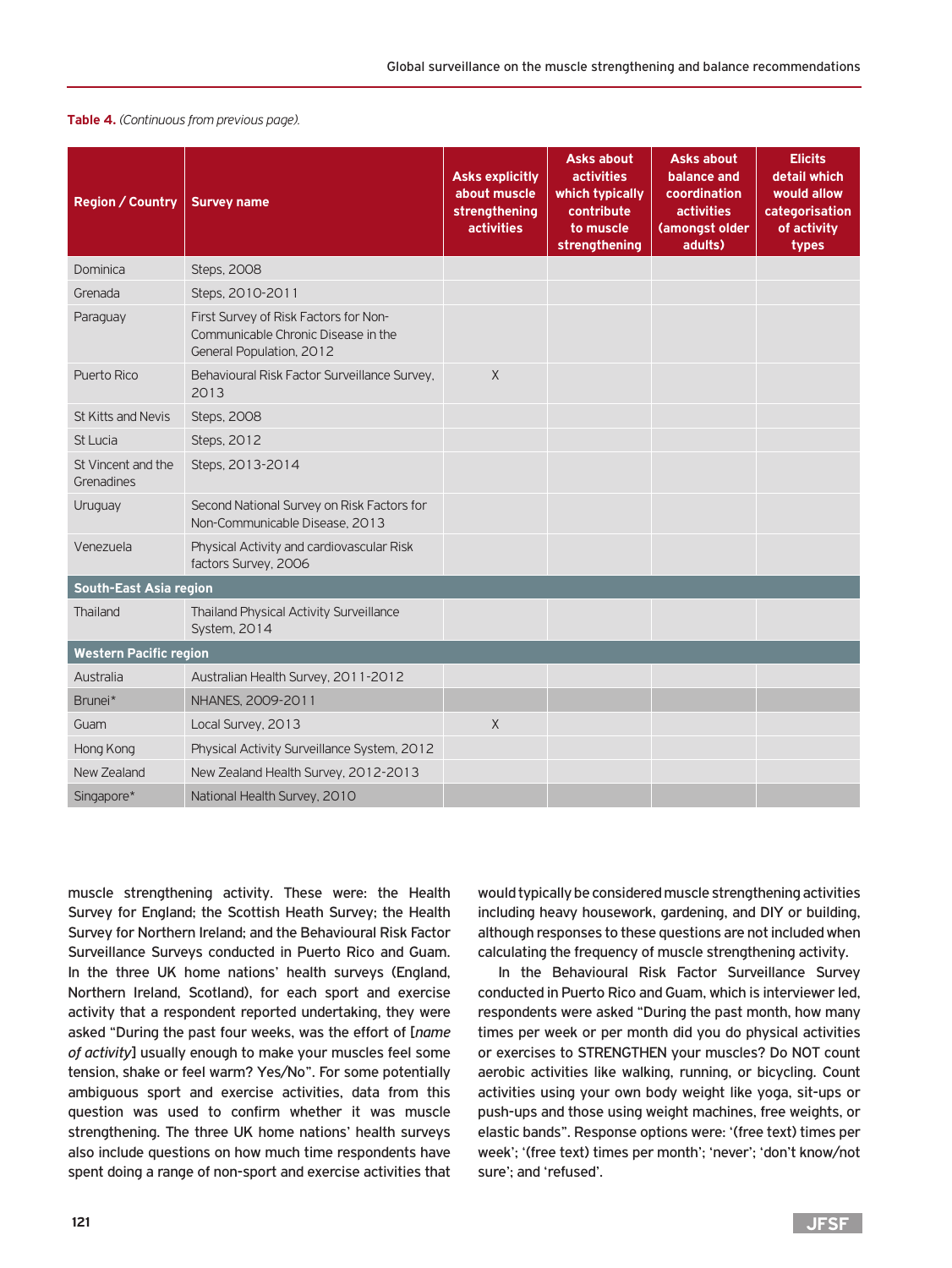Whilst not explicitly asking about activities that strengthen muscles and/or improve balance, several other surveys have the capability of estimating the prevalence of muscle strengthening activities due to capturing a detailed list of the types of activities that respondents undertake. These include the national surveillance systems in Barbados, Canada, Israel, and the Netherlands. The Health Survey for England, the Health Survey for Northern Ireland, and the Scottish Health Survey also capture a long list of activities which respondents have taken part in.

In Scotland, a panel of experts was convened in 2011 to determine whether each of the activities listed in the Scottish Health Survey could count towards the muscle strengthening and balance quidelines<sup>18</sup>. Each activity was coded by the experts based on its contribution to strengthening muscles and improving balance. This classification system has also been applied to the Health Survey for England and the Health Survey for Northern Ireland, in order to report against the full physical activity recommendations including the aerobic, muscle strengthening and balance components<sup>19,20</sup>. The development and application of this coding system was the only example identified for measuring balance activities. The other national surveillance systems that elicit a detailed list of the activities undertaken (Barbados, Canada, Israel, the Netherlands) would also allow an assessment against the full physical activity recommendations by adopting a similar coding system, however to date, such categorisation has not been applied to these tools.

Whilst national reports in England, Northern Ireland, and Scotland state both the prevalence of the population meeting the aerobic recommendation only, as well as the prevalence of the population meeting the aerobic and muscle strengthening recommendations, all of the prevalence estimates in the GoPA country cards were based on the aerobic physical activity recommendation only (150 minutes per week in most, but not all, cases). None of the prevalence estimates in the GoPA country cards take into account participation in muscle strengthening and/or balance activities.

## **Discussion**

The prevalence estimates for over 60% of countries included in the GoPA  $1<sup>st</sup>$  physical activity almanac were taken from the World Health Organization 2014 Global Status Report on Non-Communicable Diseases<sup>17</sup>. This global surveillance system provides comparable estimates on physical activity prevalence for many countries and is therefore an important resource for understanding physical activity levels globally, including regional differences, gender differences, and trends across the life course. However, the prevalence estimates from the Global Status Report are based solely on the aerobic recommendation of 150 minutes of moderate to vigorous physical activity per week.

This study reviewed 38 of the other 42 surveys that were used to inform the country prevalence estimates for the first set of GoPA country cards. A very limited

number of tools sought to assess muscle strengthening activities. Three approaches were used, either in isolation or in combination. One approach involved asking explicit questions about whether respondents had taken part in muscle strengthening activities (e.g. Puerto Rico and Guam). Another approach was to ask respondents about their participation in specific activities that are typically associated with muscle strengthening, for example heavy housework or DIY (e.g. England, Northern Ireland and Scotland). The third approach involved obtaining a detailed list of all activities that respondents had undertaken, which would allow subsequent categorisation of the activities as aerobic, muscle strengthening, or balance and coordination activities (e.g. England, Israel, the Netherlands, Northern Ireland, Scotland, Barbados, and Canada).

None of the national surveillance systems asked specific questions related to balance and coordination activities. Several surveys would allow an assessment of balance and coordination activities, as well as muscle strengthening activities, by applying a coding system to the reported activities, as done in England, Northern Ireland and Scotland. This coding system approach appears to provide the most comprehensive assessment of physical activity against the full guidelines, however some caveats remain. The categorisation of activities as aerobic, muscle strengthening or balance and coordination presents several challenges: the intensity at which the activity is carried out will influence its contribution to health; there is debate as to whether certain activities contribute to specific domains of fitness; and many activities can lead to multiple benefits, for example activities such as athletics, climbing and horse-riding are considered in the Scottish system to contribute to both muscle strength and improved balance. An additional challenge in relation to the measurement of the balance recommendation is that it is hard to identify the specific group that it applies to. The WHO recommendation applies to older adults 'with poor mobility'1, whilst the UK recommendation applies to those 'at risk of falls'3. In the case of the UK surveys, it is not possible to determine who in the sample is 'at risk of falls', thus the coding is applied to all older adults.

Whilst some surveys, including England and Scotland, include an assessment of muscle strengthening activities (which is reported in the national surveillance reports), these data are typically not taken into account when calculating the 'headline' national prevalence estimates. For example, the prevalence estimate for England, as reported on the GoPA country card, is that 56% of women and 66% of men are achieving recommended physical activity levels<sup>19</sup>. This is based solely on achieving 150 minutes of moderate to vigorous intensity aerobic activity per week. When considering the proportion of the population that also achieve two days per week of muscle strengthening activities, the prevalence drops to 22% of women and 31% of men<sup>19</sup>. Similarly, in Scotland, the reported prevalence on the GoPA country card is 58% of women and 71% of men achieving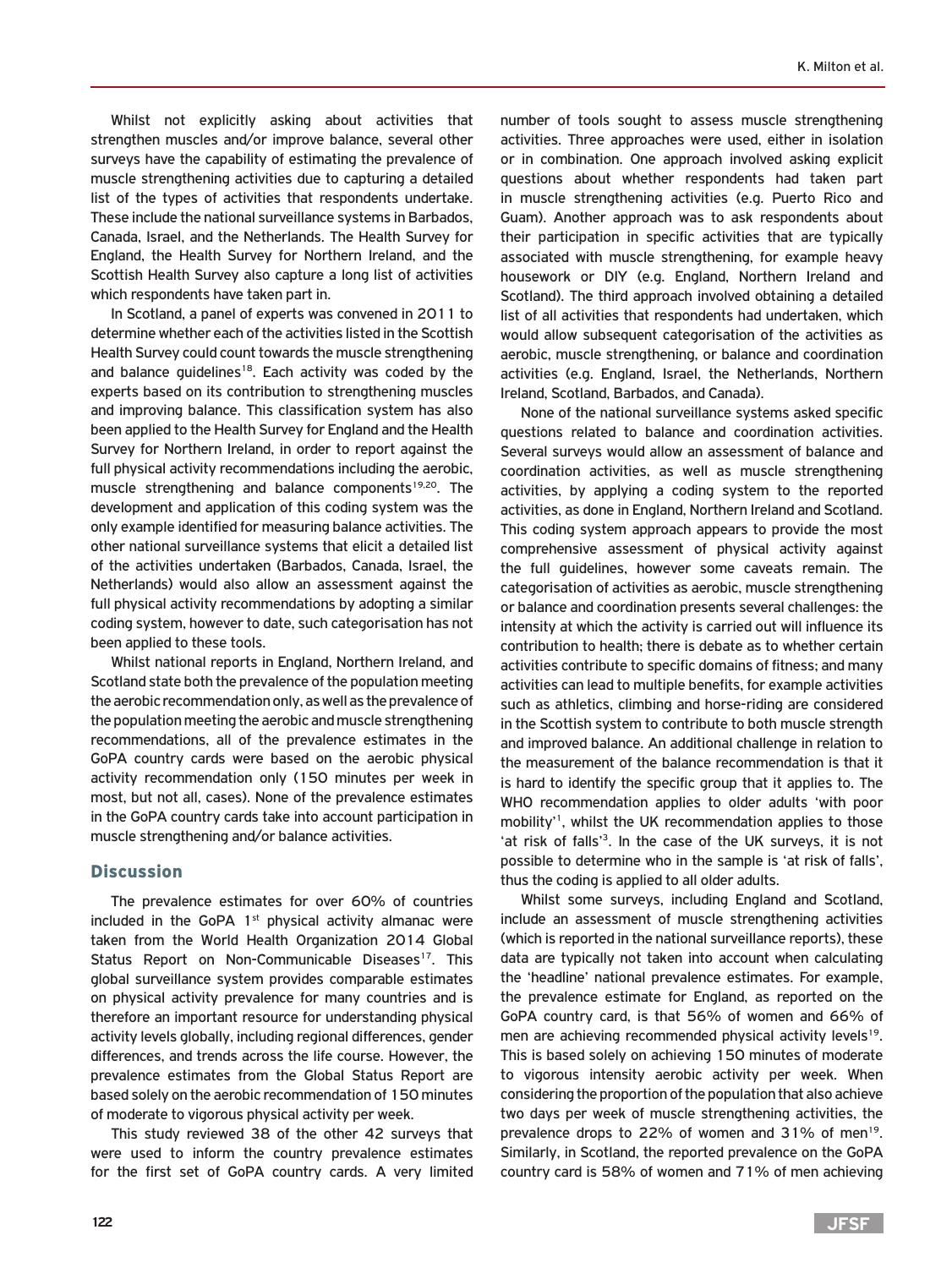recommended physical activity levels. When the muscle strengthening recommendation is taken into consideration, the prevalence drops to 21% of women and 30% of men<sup>18</sup>.

Whilst it is useful that all countries report prevalence against a common metric (150 minutes per week in most cases) to aid comparability, this reinforces the dominance of the aerobic recommendation in the communication of the physical activity recommendations and its monitoring and surveillance. This undermines the importance of the muscle strengthening and balance and coordination elements of the recommendations. Furthermore, if muscle strengthening activities (for adults and older adults) and balance and coordination activities (for older adults at risk of falls) are sufficiently important to be included in the physical activity recommendations, these components should be assessed in national surveillance alongside the aerobic component of the recommendations.

Several issues arise from this review which warrant further research to inform the best way forward for national and international physical activity surveillance. Firstly, there is a need to review the strength of the evidence on the role of muscle strengthening and balance and coordination activities on health to inform whether these recommendations should be given equal prominence to the aerobic recommendation, or whether they are less critical to health than the 150 minutes of aerobic activity. One of the challenges in establishing the independent and joint effects is that those meeting the muscle strengthening recommendation tend to also be aerobically active. Typically, less than 5% of a nationally representative sample meets the muscle strengthening recommendation only21,22.

Secondly, there is a need to establish the extent to which activities that improve aerobic fitness are the same as activities that strengthen muscles and improve balance and coordination. In the consensus of the expert group in Scotland which classified the contribution of over 40 activities towards the muscle strengthening and balance guidelines, activities were classified as 'always' contributing to muscle strength and improved balance, 'sometimes' contributing to these fitness elements depending on the response to a follow-up question, or 'never' contributing to muscle strength and balance. Only two activities were classified as never contributing to muscle strength (but contributing to balance always or sometimes); these were powerboating/ jet skiing and table tennis. Three activities were classified as never contributing to balance (but contributing to muscle strength always or sometimes); these were rowing, running/ jogging, and swimming. Four activities were classified as never contributing to muscle strength or balance; these were fishing/angling, skateboarding/inline skating, snooker/ billiards/pool, and sub-aqua. The classification of some of these activities is questionable, for example the classification of skateboarding/inline skating as never contributing to muscle strength or balance. Broader consensus is needed on what activities count towards different aspects of the

guidelines, including the aerobic component.

A related issue is that most activities can contribute to more than one aspect of health, posing challenges for how we differentiate these activities in our prevalence calculations. Clarification is needed on whether individuals who achieve 150 minutes per week through the accumulation of activities across several days that are beneficial to both aerobic health and muscle strength (e.g. swimming) meet the physical activity recommendations or whether a further two days of activities to strengthen muscles are required. All of these issues present communication challenges to governments and other agencies aiming to improve public health through physical activity.

An area of health that is not explicitly addressed in the current physical activity recommendations is bone health. Research indicates that weight bearing and impact activities such as jumping, gymnastics, and dance have beneficial effects on bone health throughout the life course7. The primary goal for adults and older adults in relation to bone health is to maintain bone mass, helping to prevent osteoporosis, and minimising the risk of fracture, especially among older adults at risk of falls. The next review of the physical activity recommendations should consider the evidence on physical activity and bone health, as well as the amount and type of activity required to maintain healthy bones.

Several limitation of this review are worth noting. The review only considered one survey from each country and this was based on the survey used to inform the GoPA prevalence estimates, given the value placed on the survey within the country. It is possible that some countries had other national or international surveillance systems which included measures of muscle strengthening and balance activities that were not included in this review. For example the prevalence estimates on the GoPA country card for the United States of America (USA) were taken from the World Health Organization 2014 Global Status Report on Non-Communicable Diseases. Thus that was the survey included in this review for the USA. It is possible that other USA based surveys such as the National Health and Nutrition Examination Survey (NHANES), the National Health Interview Survey (NHIS) or the Behavioural Risk Factor Surveillance System (BRFSS) calculate prevalence differently. In addition, we reviewed each survey as it was in the year of the reported prevalence data on the GoPA country card. It is possible that more recent iterations of the surveys differ slightly to the ones included in this review. Finally, this review focused on measures of self-reported behaviour, not fitness. Given that muscle strength and balance are relatively easy to assess through direct (e.g. handgrip dynamometer) or indirect (e.g. walking speed, chair rising and the timed get up and go) assessments, there may be merit in supplementing existing surveillance systems with objective measurements.